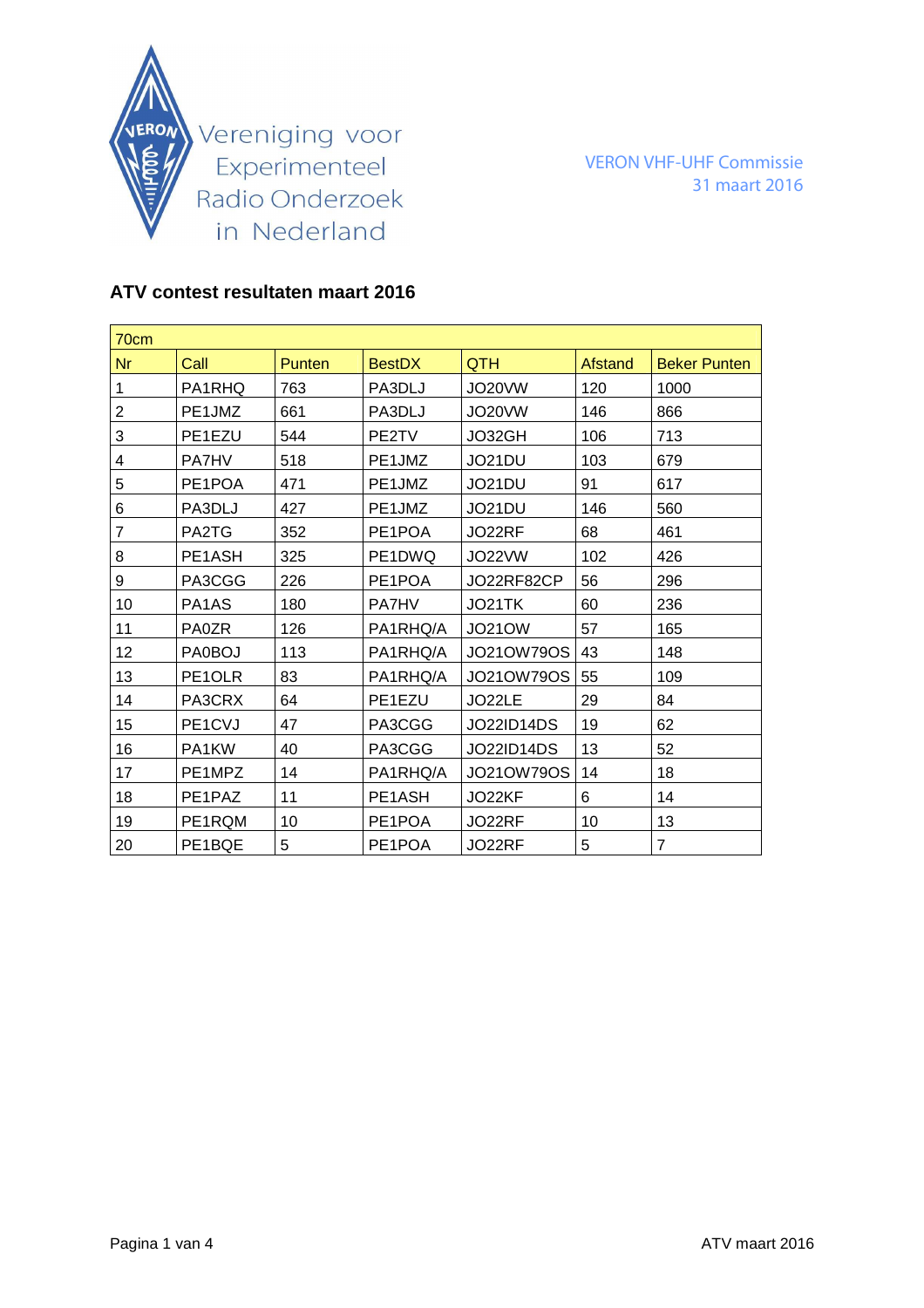| 23cm                    |              |        |               |                   |                |                     |
|-------------------------|--------------|--------|---------------|-------------------|----------------|---------------------|
| <b>Nr</b>               | Call         | Punten | <b>BestDX</b> | <b>QTH</b>        | <b>Afstand</b> | <b>Beker Punten</b> |
| 1                       | PA1RHQ       | 3500   | PA3DLJ        | JO20VW            | 120            | 1000                |
| $\overline{\mathbf{c}}$ | PE1ASH       | 1740   | PA3GCN        | JO32MG            | 148            | 497                 |
| 3                       | PE1EZU       | 1706   | PE2AEX        | JO22LU            | 75             | 487                 |
| 4                       | PA3CGG       | 1648   | PE1POA        | JO22RF82CP        | 56             | 471                 |
| 5                       | PE1POA       | 1366   | PA3CGG        | <b>JO22ID14DS</b> | 56             | 390                 |
| 6                       | PA7HV        | 1160   | PA1RHQ/A      | <b>JO21OW</b>     | 63             | 331                 |
| 7                       | PA3DZA       | 1104   | PA1RHQ/A      | <b>JO21OW</b>     | 81             | 315                 |
| 8                       | PA3DLJ       | 1022   | PA1RHQ/A      | <b>JO21OW</b>     | 118            | 292                 |
| 9                       | PE1BQE       | 800    | PA3CGG        | <b>JO22ID</b>     | 51             | 229                 |
| 10                      | PA0BOJ       | 770    | PA3DLJ        | <b>JO20VW</b>     | 83             | 220                 |
| 11                      | PE1OLR       | 758    | PA3DLJ        | JO20VW            | 69             | 217                 |
| 12                      | PA1KW        | 704    | PE1POA        | JO22RF            | 44             | 201                 |
| 13                      | PE1MPZ       | 604    | PA3CGG        | JO22ID14DS        | 30             | 173                 |
| 14                      | PE1PAZ       | 558    | PE1POA        | JO22RF            | 45             | 159                 |
| 15                      | PA1AS        | 532    | PA3DZA        | JO31BL            | 61             | 152                 |
| 16                      | PA2TG        | 490    | PE1EZU        | JO22LE            | 34             | 140                 |
| 17                      | PE1RQM       | 464    | PA3CGG        | <b>JO22ID</b>     | 33             | 133                 |
| 18                      | PA3CRX       | 420    | PE1ASH        | <b>JO22KF40OE</b> | 35             | 120                 |
| 19                      | PE1JMZ       | 408    | PE1EZU        | JO22LE            | 59             | 117                 |
| 20                      | PE1CVJ       | 370    | PA1RHQ/A      | JO21OW79OS        | 44             | 106                 |
| 21                      | PA3CWS       | 312    | PA3CGG        | <b>JO22ID14DS</b> | 54             | 89                  |
| 22                      | <b>PA0ZR</b> | 252    | PA1RHQ/A      | <b>JO21OW</b>     | 57             | 72                  |

| 13cm           |                                  |        |               |                   |         |                     |
|----------------|----------------------------------|--------|---------------|-------------------|---------|---------------------|
| Nr             | Call                             | Punten | <b>BestDX</b> | QTH               | Afstand | <b>Beker Punten</b> |
| 1              | PA1RHQ                           | 6730   | PE1DWQ        | JO22VW            | 115     | 1250                |
| $\overline{c}$ | PE1ASH                           | 4115   | PE1DWQ        | JO22VW            | 102     | 764                 |
| 3              | PA3CGG                           | 3535   | <b>ON1BTE</b> | JO21JJ20FL        | 86      | 657                 |
| 4              | PE1EZU                           | 2770   | PA2TG         | JO22FE            | 37      | 514                 |
| 5              | PE1POA                           | 2460   | PA3CGG        | <b>JO22ID14DS</b> | 56      | 457                 |
| 6              | PA3DZA                           | 2070   | PA1RHQ/A      | <b>JO21OW</b>     | 81      | 384                 |
| $\overline{7}$ | PA0BOJ                           | 1905   | PA3DLJ        | <b>JO20VW</b>     | 83      | 354                 |
| 8              | PE1BQE                           | 1460   | PA3CGG        | JO22ID            | 51      | 271                 |
| 9              | <b>PA7HV</b>                     | 1290   | PA1RHQ/A      | <b>JO21OW</b>     | 63      | 240                 |
| 10             | PE1PAZ                           | 1245   | PE1POA        | JO22RF            | 45      | 231                 |
| 11             | PA2TG                            | 1155   | PE1EZU        | JO22LE            | 34      | 215                 |
| 12             | PE1RQM                           | 920    | PA3CGG        | <b>JO22ID</b>     | 50      | 171                 |
| 13             | PA1AS                            | 910    | PA3DZA        | JO31BL            | 61      | 169                 |
| 14             | PE1OLR                           | 810    | <b>PA0BOJ</b> | JO21ON17JV        | 36      | 150                 |
| 15             | PA3CRX                           | 790    | PE1ASH        | JO22KF            | 35      | 147                 |
| 16             | PE <sub>1</sub> C <sub>V</sub> J | 710    | PA3CGG        | <b>JO22ID14DS</b> | 19      | 132                 |
| 17             | PA3DLJ                           | 645    | PA0BOJ        | <b>JO21ON</b>     | 80      | 120                 |
| 18             | PA1KW                            | 520    | PA1RHQ/A      | JO21OW79OC        | 42      | 97                  |
| 19             | PA3CWS                           | 510    | PE1ASH        | <b>JO22KF40OE</b> | 41      | 95                  |
| 20             | PE1MPZ                           | 475    | PA3CGG        | <b>JO22ID14DS</b> | 30      | 88                  |
| 21             | PE1JMZ                           | 215    | PA3CGG        | <b>JO22ID</b>     | 43      | 40                  |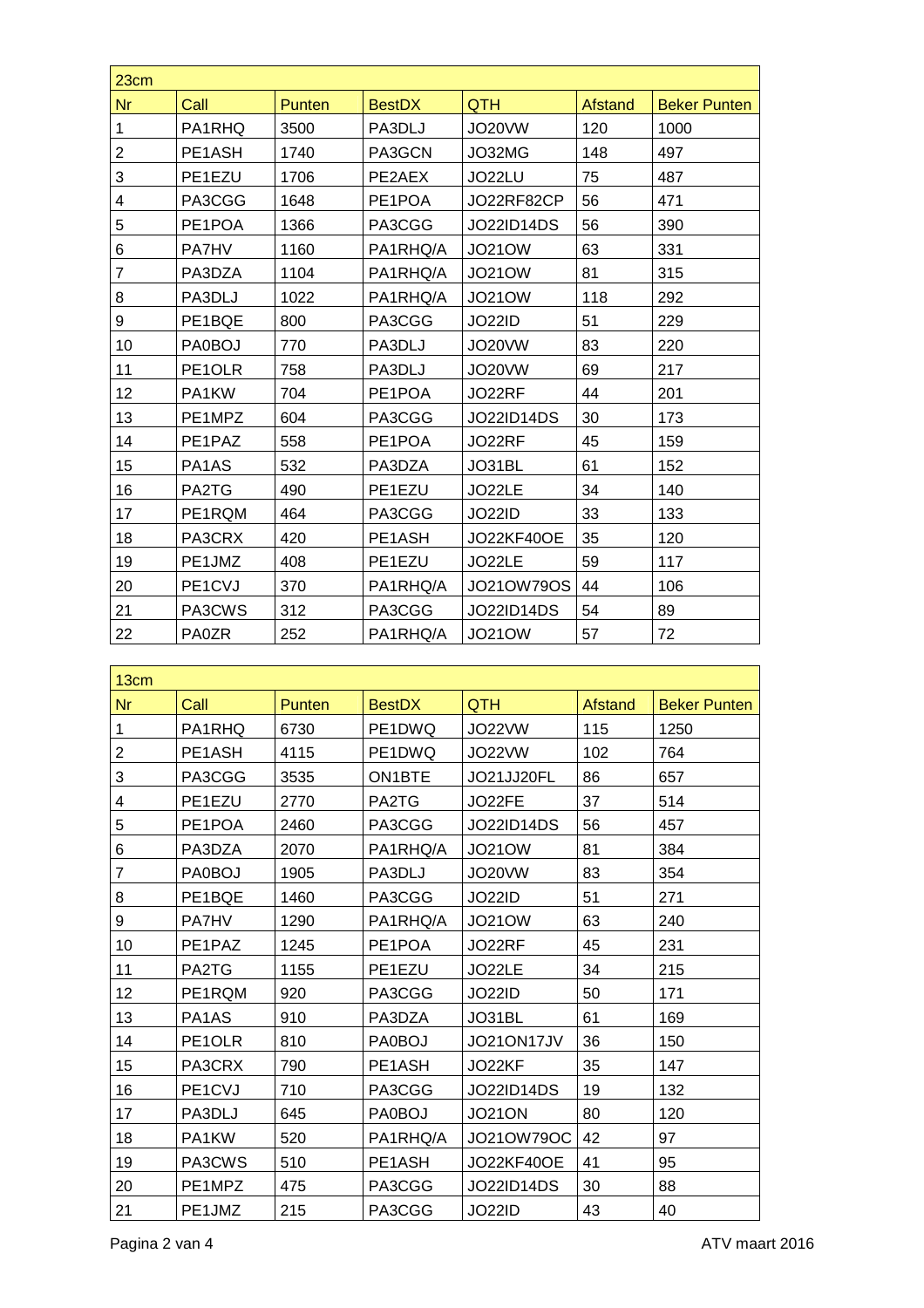| 9 <sub>cm</sub> |                                  |               |               |                   |                |                     |  |
|-----------------|----------------------------------|---------------|---------------|-------------------|----------------|---------------------|--|
| <b>Nr</b>       | Call                             | <b>Punten</b> | <b>BestDX</b> | <b>QTH</b>        | <b>Afstand</b> | <b>Beker Punten</b> |  |
|                 | PA3CGG                           | 750           | PE1EZU        | JO22LE93OW        | 22             | 1500                |  |
| 2               | PE1ASH                           | 605           | PA3CRX        | JO22QE51EF        | 35             | 1210                |  |
| 3               | PE <sub>1</sub> C <sub>V</sub> J | 550           | PA3CGG        | <b>JO22ID14DS</b> | 19             | 1100                |  |
| 4               | PE <sub>1</sub> EZU              | 430           | PA3CGG        | <b>JO22ID</b>     | 20             | 860                 |  |
| 5               | PA3CRX                           | 295           | PE1ASH        | JO22KF            | 35             | 590                 |  |
| 6               | PA1KW                            | 240           | PA3CGG        | JO22ID14DS        | 13             | 480                 |  |
|                 | PE1PAZ                           | 190           | PA3CGG        | <b>JO22ID14DS</b> | 12             | 380                 |  |
| 8               | PE1POA                           | 125           | PA3CRX        | JO22QE51EF        | 9              | 250                 |  |
| 9               | PE1BQE                           | 55            | PA3CRX        | JO22QE            | 6              | 110                 |  |

| 6 <sub>cm</sub> |                                  |               |               |                   |         |                     |
|-----------------|----------------------------------|---------------|---------------|-------------------|---------|---------------------|
| <b>Nr</b>       | Call                             | <b>Punten</b> | <b>BestDX</b> | <b>QTH</b>        | Afstand | <b>Beker Punten</b> |
|                 | PA3CRX                           | 2210          | PA3CGG        | <b>JO22ID14DS</b> | 48      | 1500                |
| $\overline{2}$  | PE1POA                           | 1925          | PE1ASH        | JO22KF40OE        | 42      | 1307                |
| 3               | PE1EZU                           | 1390          | PE1RQM/P      | JO22RG62NR        | 33      | 943                 |
| 4               | PE1ASH                           | 1330          | PE1POA        | JO22RF82CP        | 42      | 903                 |
| 5               | PA3CGG                           | 1145          | PA3CRX/P      | JO22QA39UX        | 48      | 777                 |
| 6               | PE1RQM                           | 800           | PE1EZU        | JO22LE            | 36      | 543                 |
| $\overline{7}$  | PA1RHQ                           | 680           | PE1POA        | JO22RF82CP        | 33      | 462                 |
| 8               | PE1BQE                           | 390           | PA3CRX/P      | JO22QA            | 19      | 265                 |
| 9               | PA3CWS                           | 335           | PA3CRX/P      | JO22QA39UX        | 43      | 227                 |
| 10              | PA1KW                            | 255           | PE1EZU        | JO22LE93OW        | 14      | 173                 |
| 11              | PE <sub>1</sub> C <sub>V</sub> J | 80            | PE1ASH        | <b>JO22KF40OE</b> | 8       | 54                  |

| 3cm |                                  |               |               |                   |         |                     |  |
|-----|----------------------------------|---------------|---------------|-------------------|---------|---------------------|--|
| Nr  | Call                             | <b>Punten</b> | <b>BestDX</b> | <b>QTH</b>        | Afstand | <b>Beker Punten</b> |  |
|     | PA3CGG                           | 940           | PE1MPZ        | JO22NB02NU        | 30      | 1500                |  |
| 2   | PE1ASH                           | 680           | PE1MPZ        | JO22NB02NU        | 23      | 1085                |  |
| 3   | PE1EZU                           | 600           | PE1POA        | JO22RF            | 32      | 957                 |  |
| 4   | PA1RHQ                           | 405           | PA3CGG        | <b>JO22ID14DS</b> | 23      | 646                 |  |
| 5   | PE1MPZ                           | 320           | PA3CGG        | JO22ID14DS        | 30      | 511                 |  |
| 6   | PE <sub>1</sub> C <sub>V</sub> J | 190           | PE1EZU        | JO22LE93OW        | 15      | 303                 |  |
| 7   | PE1POA                           | 180           | PE1EZU        | JO22LE            | 36      | 287                 |  |
| 8   | PE <sub>1</sub> PAZ              | 155           | PE1EZU        | JO22LE            | 12      | 247                 |  |
| 9   | PA1AS                            | 120           | PA3DLJ        | JO20VW            | 12      | 191                 |  |
| 10  | PA3DLJ                           | 120           | PA1AS         | JO20XW            | 12      | 191                 |  |
| 11  | PA1KW                            | 90            | PA3CGG        | <b>JO22ID14DS</b> | 13      | 144                 |  |

| 1.2cm          |                                  |               |               |                   |         |                     |  |
|----------------|----------------------------------|---------------|---------------|-------------------|---------|---------------------|--|
| <b>Nr</b>      | Call                             | <b>Punten</b> | <b>BestDX</b> | <b>QTH</b>        | Afstand | <b>Beker Punten</b> |  |
|                | PA3CRX                           | 1390          | PA3CGG        | <b>JO22ID14DS</b> | 48      | 1500                |  |
| 2              | PE1EZU                           | 685           | PA3CRX/P      | JO22QA            | 31      | 739                 |  |
| 3              | PE1ASH                           | 660           | PA3CRX/P      | JO22QA39UX        | 38      | 712                 |  |
| $\overline{4}$ | PA3CGG                           | 610           | PA3CRX/P      | JO22QA39UX        | 48      | 658                 |  |
| 5              | PA3CWS                           | 430           | PA3CRX/P      | JO22QA39UX        | 43      | 464                 |  |
| 6              | PE <sub>1</sub> C <sub>V</sub> J | 115           | PE1EZU        | JO22LE93OW        | 15      | 124                 |  |